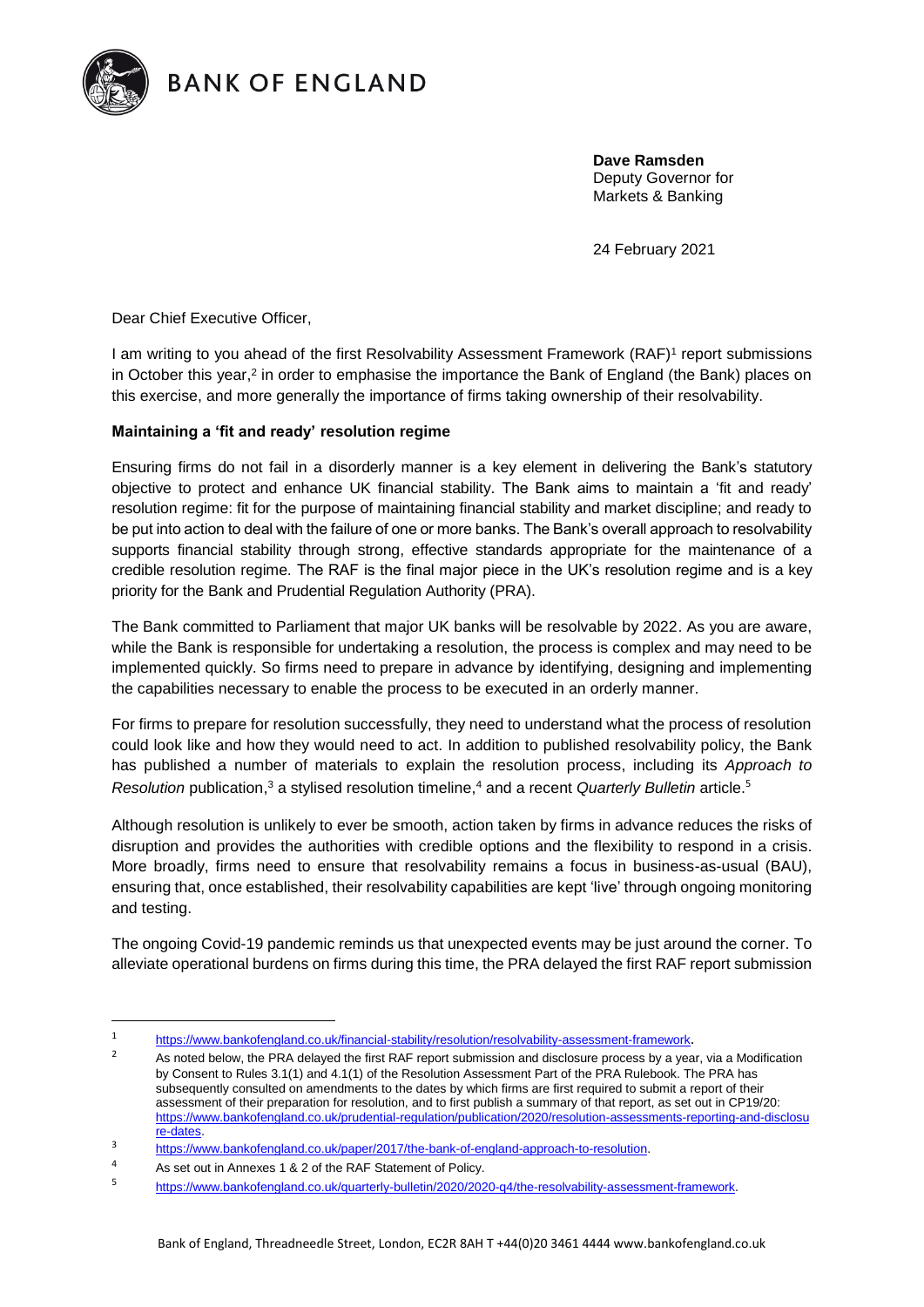and disclosure process by a year.<sup>6</sup> The possibility of new and unpredictable events emphasises the importance of the resolution regime and the need for the financial system, and those who are active in it, to be capable of responding successfully.

A credible resolution regime is in firms' interests, further increasing the resilience of the UK banking system by reducing systemic risk and giving the public and investors confidence that any failure, should it occur, will be orderly. In December 2019 the Financial Policy Committee reaffirmed its judgement that effective resolution arrangements reduce the appropriate level of Tier 1 capital requirements by about 5 percentage points for the UK banking system.<sup>7</sup> This judgement reflects the progress firms have made since 2015 and the expectation of further progress to demonstrate they are resolvable under the RAF.

## **Making resolution a more transparent process**

The Bank also committed to Parliament to make resolution, and firms' preparedness for resolution, more transparent. Firm disclosures under the RAF and public statements by the Bank will together reinforce existing initiatives to make the UK resolution regime more transparent and better understood.

In addition to the Bank's A*pproach to Resolution* publication, the Bank has also published the interim minimum requirement for own funds and eligible liabilities (MREL) that we currently require all UKheadquartered firms with an MREL above minimum capital requirements to maintain, as well as an indication of the end-state MRELs that firms will have to meet. <sup>8</sup> More information in the public domain about resolution will enable firms' investors, counterparties and other stakeholders to understand better what would happen in a resolution, the risks they may face and the steps firms are taking to ensure they are resolvable.

Greater transparency will therefore mean firms can be held to account for their progress on resolvability. Driving forward progress on resolvability is critical, and by allowing firms to demonstrate their progress through high-quality disclosures, the RAF also presents firms with a strategic opportunity to reinforce their reputation as safe and sound financial institutions. In this context, the Bank's public statement on resolvability, to be published by June 2022, will include views on individual firms.

# **Firms are responsible for their own resolvability**

A key principle of the RAF is that firms are responsible for their own resolvability. As set out in the RAF Statement of Policy (SoP),<sup>9</sup> firms need to be able to achieve the three resolvability outcomes by January 2022. These are summarised below:

- Have adequate financial resources in the context of resolution.
- Be able to continue to do business through resolution and restructuring.
- Be able to coordinate and communicate effectively within the firm and with the authorities and markets so that resolution and subsequent restructuring are orderly.

Firms need to identify, design and implement the capabilities necessary to achieve these outcomes. This will involve, at a minimum, having capabilities, resources, and arrangements in place to meet Bank and PRA policies relevant to resolvability. In addition, firms should consider how their specific structure or business model may prevent the resolvability outcomes from being achieved, including whether there are any additional barriers to satisfying the outcomes and how those barriers will be removed. The Bank

**.** 

<sup>6</sup> [https://www.bankofengland.co.uk/news/2020/may/statement-by-the-bank-of-england-and-pra-on-resolution-measures](https://www.bankofengland.co.uk/news/2020/may/statement-by-the-bank-of-england-and-pra-on-resolution-measures-and-covid-19)[and-covid-19](https://www.bankofengland.co.uk/news/2020/may/statement-by-the-bank-of-england-and-pra-on-resolution-measures-and-covid-19).

<sup>7</sup> Bank of England, *Financial Stability Report* (December 2019), available at: [https://www.bankofengland.co.uk/-](https://www.bankofengland.co.uk/-/media/boe/files/financial-stability-report/2019/december-2019.pdf) [/media/boe/files/financial-stability-report/2019/december-2019.pdf.](https://www.bankofengland.co.uk/-/media/boe/files/financial-stability-report/2019/december-2019.pdf)

<sup>8</sup> [https://www.bankofengland.co.uk/financial-stability/resolution/mrels.](https://www.bankofengland.co.uk/financial-stability/resolution/mrels)

<sup>&</sup>lt;sup>9</sup> Statement of Policy: The Bank of England's Approach to Assessing Resolvability, available at: [https://www.bankofengland.co.uk/paper/2019/the-boes-approach-to-assessing-resolvability.](https://www.bankofengland.co.uk/paper/2019/the-boes-approach-to-assessing-resolvability)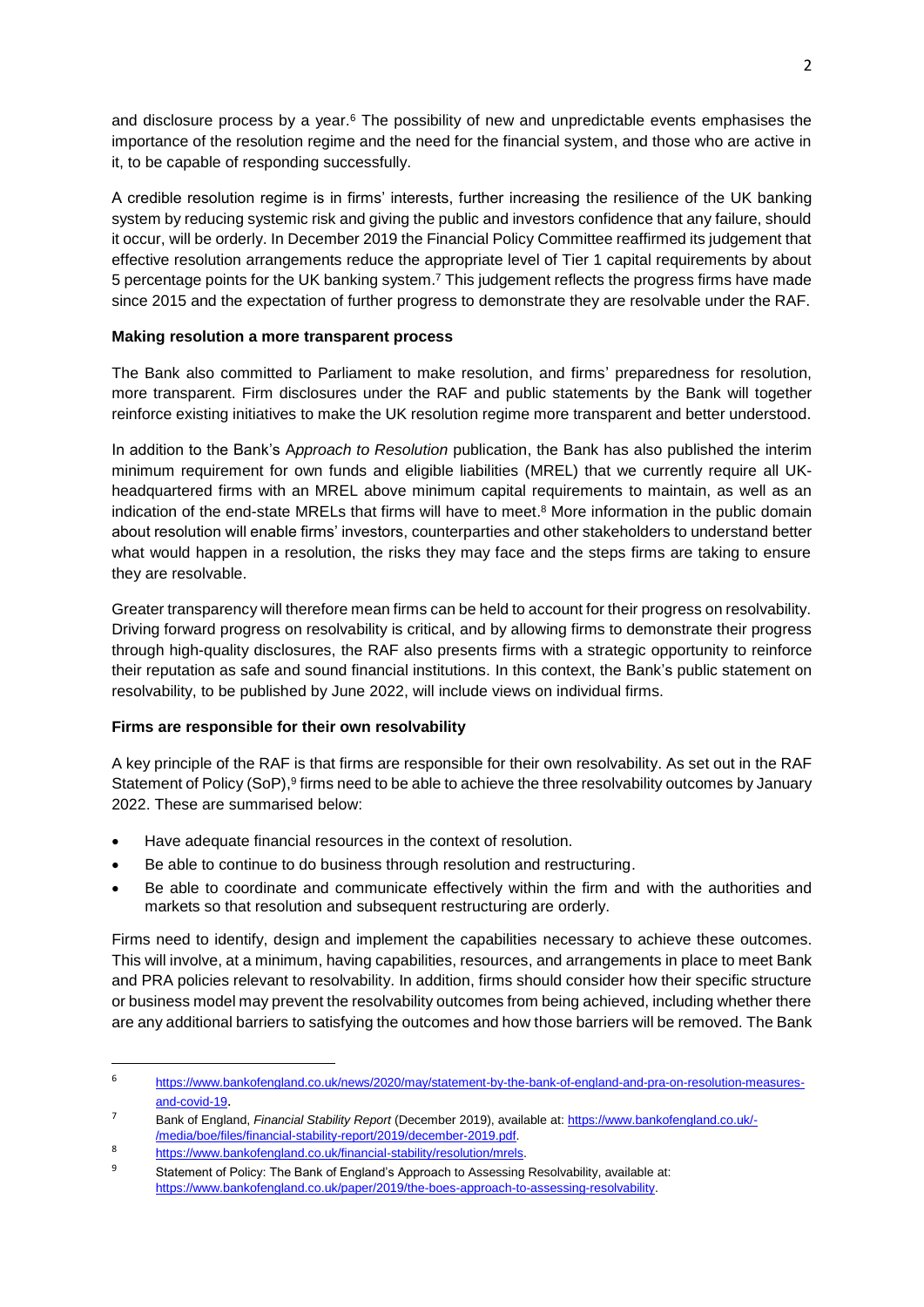also expects firms to identify and account for any interdependencies between the capabilities they need to develop to achieve the outcomes.

The annexes to this letter provide further information to assist firms in their work to achieve the above outcomes. They do not impose any requirements in addition to those set out in published resolvability policy. The first annex provides examples of good practice that firms should consider as they develop their capabilities to achieve the resolvability outcomes. This includes examples of good practice for resolvability governance, testing, and capability design. Where there is any feedback on progress to date that is specific to your firm, we provide this privately in a second annex.

## **The importance of assurance: robust resolvability governance, testing and capability design**

As set out in the RAF SoP, firms should apply their own assurance arrangements to ensure they have the necessary measures in place to support resolvability. In assessing these arrangements during the first RAF cycle, the Bank will seek to understand whether firms' Boards and senior management have assured themselves that they can achieve – and can continue to achieve – the three resolvability outcomes. Firms will find it useful to consider whether their assurance arrangements are consistent with these examples:

- Robust governance processes to allow firms to monitor their ability to achieve the three resolvability outcomes, including a clear governance process for the Board and senior management to determine whether the firm can achieve the three resolvability outcomes on an ongoing basis;
- Testing arrangements to give firms assurance that they meet the resolvability outcomes at all times, governed by a robust testing framework clearly articulating the firm's approach to testing its ability to deliver the three resolvability outcomes and underlying resolvability capabilities, with testing activities appropriate to the different types of capability developed by the firm; and
- A structured approach to designing resolvability capabilities based on a clear Board and seniorlevel understanding of how the firm would be resolved, supported by a credible gap analysis of the capabilities required by the firm to facilitate the resolution process.

As set out in PRA Supervisory Statement 4/19,<sup>10</sup> firms' reports to the PRA should include a summary of the governance processes that the firm has in place for performing its assessment and producing its report, as well as a summary of testing carried out.

During the first RAF cycle, the Bank will place particular emphasis on examining how Boards and senior management have approached the responsibilities articulated above. In this context, the Bank may engage with independent members of firms' Boards in advance of the cycle to understand Boards' anticipated approaches.

## **Next steps**

The Bank anticipates engaging firms later in 2021 on the operational arrangements for the first RAF cycle. If you have any further questions regarding this letter please get in touch with your usual Resolution Directorate contact.

Yours sincerely,

1

 $\Lambda$   $\Lambda$   $\Lambda$ 

**Dave Ramsden** Deputy Governor for Markets & Banking

<sup>&</sup>lt;sup>10</sup> 'Resolution assessment and public disclosure by firms', 30 July 2019: [https://www.bankofengland.co.uk/prudential](https://www.bankofengland.co.uk/prudential-regulation/publication/2019/resolution-assessment-and-public-disclosure-by-firms-ss)[regulation/publication/2019/resolution-assessment-and-public-disclosure-by-firms-ss.](https://www.bankofengland.co.uk/prudential-regulation/publication/2019/resolution-assessment-and-public-disclosure-by-firms-ss)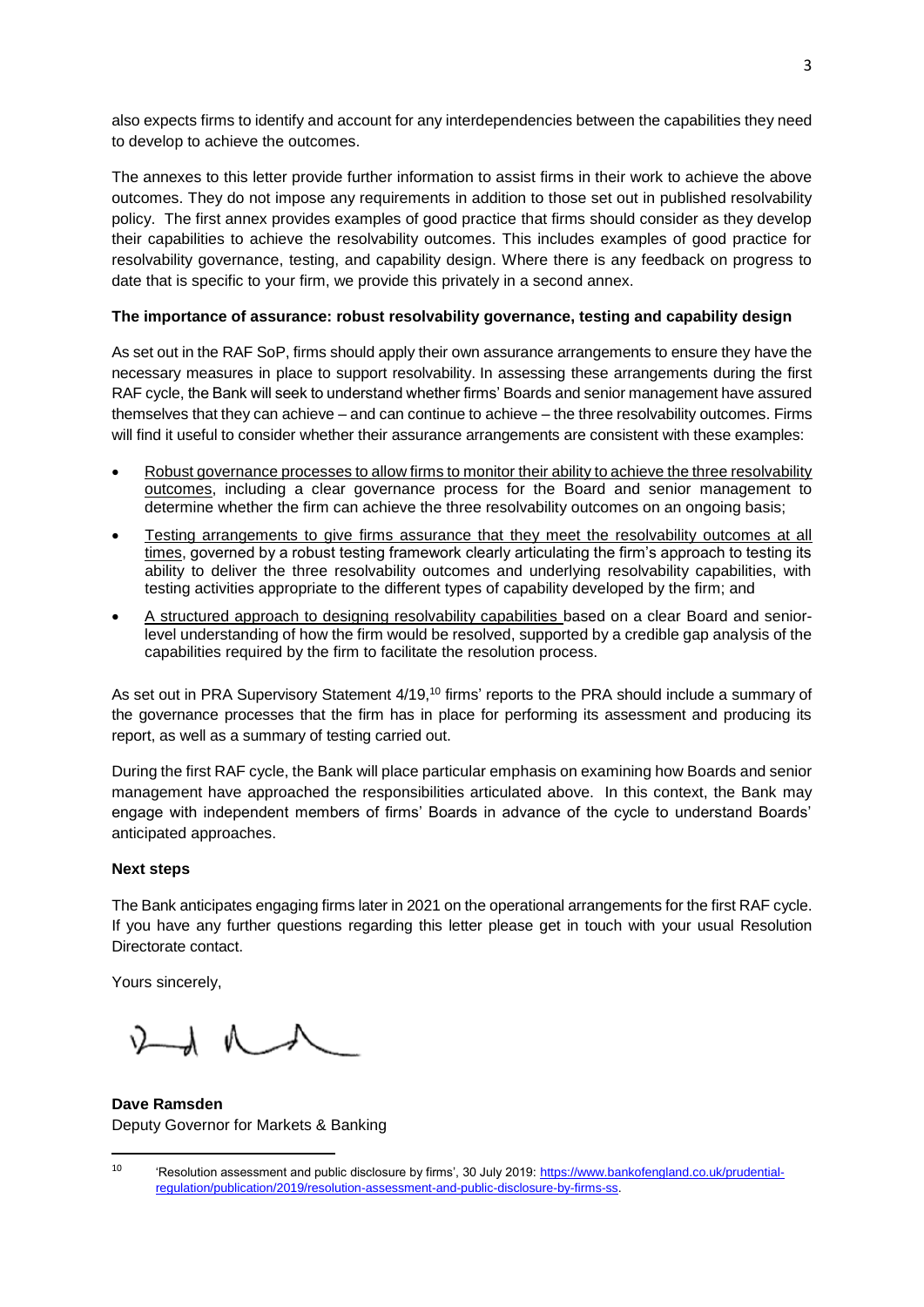## **Annex 1: Examples of good practice**

This annex sets out examples of good practice which may assist firms in designing and implementing resolvability capabilities to meet the three resolvability outcomes. The Bank recognises that these capabilities, and their precise design, may differ between firms given differences in firms' structures, business models and other attributes. These examples therefore provide an illustration in a number of areas of how firms may be able to implement resolvability capabilities in a manner that achieves the outcomes, and assess their ability to do so in a robust manner.

These examples of good practice are not intended to be exhaustive and do not impose any requirements in addition to those set out in published resolvability policy. Firms should continue to refer to the RAF SoP and other Bank and PRA policies relevant to resolvability in the first instance to inform the design and implementation of the capabilities required to achieve the three resolvability outcomes.

While this annex aims to illustrate good practice, it is key that Boards also challenge whether the application of published resolvability policy (as well as the examples of good practice set out in this annex where relevant) is sufficient to achieve the resolvability outcomes. The Bank therefore strongly encourages firms to continually improve their practices, going beyond the minimum necessary wherever appropriate.

Although this letter has been sent to the major UK firms,<sup>11</sup> the Bank considers the information in this annex useful and relevant to all firms<sup>12</sup> who are in scope of and need to implement the provisions set out in the RAF SoP, in particular other UK firms with a preferred resolution strategy of Bank-led bail-in or partial transfer and the material subsidiaries of overseas-based banking groups. This includes 'midtier banks' (for whom the deadline to implement the RAF SoP and to achieve the three resolvability outcomes has been extended from 1 January 2022 to 1 January 2023).<sup>13</sup>

The Bank recommends that all in-scope firms consider the below examples of good practice as part of their work to achieve the three outcomes in a manner appropriate to their complexity and size.

### **Examples of good practice - resolvability assurance: governance, testing and capability design**

#### *Firms' governance over their resolvability arrangements*

The Bank expects firms to implement robust processes to monitor and govern their work to achieve the three resolvability outcomes, as set out in the RAF SoP. This is consistent with the expectation that firms should take ownership of their resolvability. The Bank also notes that Supervisory Statement 4/19<sup>14</sup> sets out that the PRA expects the Board, its sub-committees and senior management to have clear responsibilities for approving the report required under Chapter 3 of the Resolution Assessment Part of the PRA Rulebook, and to devote adequate time and resources to this task.

The Bank has noted that a number of firms have project plans and governance processes over their work to achieve the resolvability outcomes up until January 2022. However, in general the Bank has not yet observed that firms are sufficiently prepared to assess their ability to achieve the three outcomes in the run up to the January 2022 implementation deadline and on an ongoing basis thereafter.

 $11$ These firms are also in scope of the Resolution Assessment Part of the PRA rulebook and as part of the first RAF cycle are required to submit a report on their preparations for resolution to the PRA and to publish a summary of this report. The Bank will also make a public statement regarding their resolvability.

<sup>&</sup>lt;sup>12</sup> For the purposes of this annex, 'firms' is defined as all institutions in the scope of the RAF SoP – ie institutions 1) where the Bank, as home resolution authority, has notified them that their preferred resolution strategy is bail-in or partialtransfer; or 2) where in its capacity as host resolution authority, the Bank has notified them that they are a 'material subsidiary' of an overseas-based banking group for the purposes of setting internal MREL in the UK.

<sup>13</sup> As set out in the Bank's December 2020 statement, 'mid-tier banks' in scope of this extension include: UK resolution entities that are not G-SIBs or D-SIBs (or their subsidiaries) for which the Bank has set (or has indicated it will set) an MREL in excess of minimum capital requirements; UK material subsidiaries of such institutions; and certain UK subsidiaries of overseas groups for which the Bank has set internal MREL in excess of minimum capital requirements. For these firms, references to the 1 January 2022 implementation deadline should be read as 1 January 2023. [https://www.bankofengland.co.uk/news/2020/december/boe-statement-on-mrel-and-resolvability-deadlines.](https://www.bankofengland.co.uk/news/2020/december/boe-statement-on-mrel-and-resolvability-deadlines)

<sup>14</sup> 'Resolution assessment and public disclosure by firms', 30 July 2019: [https://www.bankofengland.co.uk/prudential](https://www.bankofengland.co.uk/prudential-regulation/publication/2019/resolution-assessment-and-public-disclosure-by-firms-ss)[regulation/publication/2019/resolution-assessment-and-public-disclosure-by-firms-ss.](https://www.bankofengland.co.uk/prudential-regulation/publication/2019/resolution-assessment-and-public-disclosure-by-firms-ss)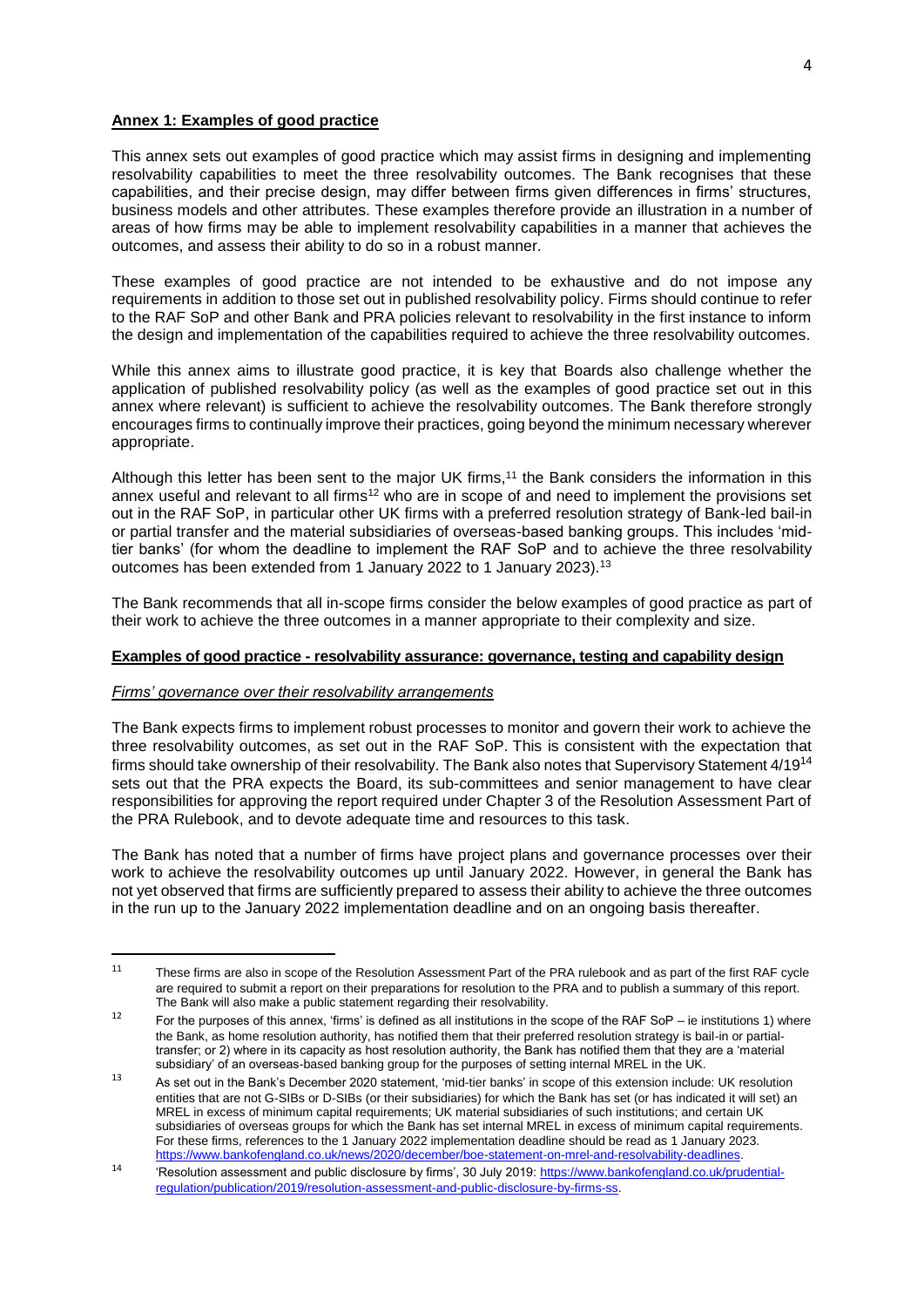Firms will need robust project governance and monitoring while they build the necessary capabilities to achieve resolvability in the run up to January 2022 implementation deadline. Firms will also need to monitor their ability to achieve the resolvability outcomes after this point, helping to ensure they identify and mitigate any changes which may impact their resolvability. It is important that firms monitor their resolvability on an ongoing basis, ensuring Boards are able to assess their firms' ability to achieve the outcomes by 2022 and beyond.

Firms are also reminded that the Bank may ask for evidence of their resolvability. This may include asking firms to evidence how they have assessed and assured their ability to achieve, on an ongoing basis, each resolvability outcome and the objectives of Bank and PRA policy relevant to resolvability. For example, the Bank may request materials (such as minutes and papers) relating to Board discussions of their firms' resolvability.

The Bank recognises that effective governance processes vary between firms, reflecting their specific structures and procedures. Nevertheless, the Bank has set out below a number of indicative examples of good practice, which may assist Boards in satisfying themselves of the effectiveness of firms' governance processes and the related responsibilities of senior management, and helping Boards to assess their ability to achieve the resolvability outcomes on an ongoing basis.

 A clear process, supported by objective quantitative and qualitative metrics, for the Board and senior management to assess and monitor whether the firm can achieve the three resolvability outcomes: firms will likely find it beneficial to clearly articulate the process by which Boards and senior management will assess and monitor their firm's ability to achieve the three resolvability outcomes.

Boards will wish to consider how regularly to assess their overall position on an ongoing basis, and how any emerging issues, which may affect the firm's resolvability, will be identified and escalated based on a set of pre-agreed triggers.

Boards may also wish to document their framework for determining whether their capabilities (and any testing conducted) provide sufficient assurance that the actions of management are sufficient for their firms to achieve the three resolvability outcomes;

 A clearly defined accountability model: The Bank notes that under Rule 4.1 of the Allocation of Responsibilities Part of the PRA Rulebook firms are required to allocate to a Senior Manager the 'prescribed responsibility' for developing and maintaining the firm's recovery plan and resolution pack and, where relevant, resolution assessment, and for overseeing the internal processes regarding their governance.

To support clarity over the responsibilities of this Senior Manager, firms may wish to consider how they ensure clear ownership within the firm for addressing each barrier and resolvability outcome, and how to allocate clear responsibilities for ascertaining whether the firm is able to meet each barrier objective and resolvability outcome. Boards will also wish to consider how to ensure management has sufficient capacity, expertise and resources at their disposal to fulfil its responsibilities.

Similarly, firms will wish to consider what role the three lines of defence (3LOD) might play in their work to implement and maintain the necessary capabilities to achieve the three resolvability outcomes on an ongoing basis. This might include considering the role of the 3LOD in assuring and challenging the firm's resolvability arrangements and how frequently this is conducted. Firms may also find it beneficial to consider how such roles can be embedded within firms' control processes.

### *Firms' testing of their resolvability arrangements*

As set out in the RAF SoP (paragraph 7.2), firms should apply their own arrangements to ensure they have the necessary measures in place to support resolvability. In assessing these arrangements during the first RAF cycle, the Bank will seek to understand whether firms' Boards and senior management have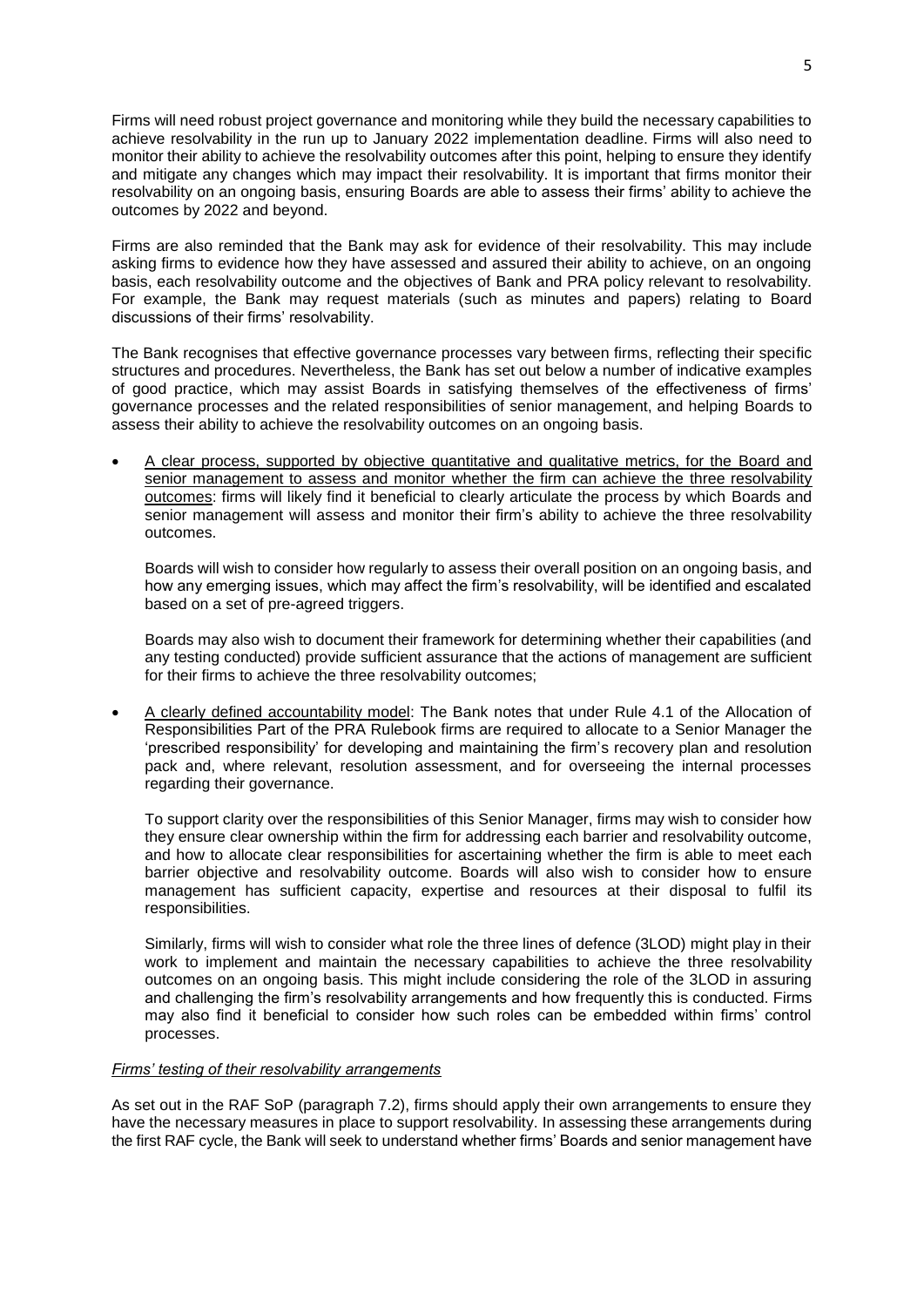assured themselves that they can achieve – and can continue to achieve – the three resolvability outcomes. 15

Firms will therefore need to conduct robust testing to give them confidence that they have met the resolvability outcomes in line with the January 2022 implementation deadline, and provide assurance that they can continue to do so in BAU and stressed conditions. This testing will need to be taken into account in firms' ongoing assessments of their ability to meet the three outcomes.

The Bank has set out below a number of indicative examples of good practice, which may assist Boards in ensuring their firms' testing work is robust:

 A clear Board-approved framework for testing resolvability capabilities on an ongoing basis: The RAF SoP notes that in considering firms' resolvability, the Bank will consider how firms integrate governance and oversight arrangements into existing BAU arrangements to help embed consideration of resolvability as a focus within the firm.

Firms will find it beneficial to consider and document their approach to testing their resolvability capabilities, with a clear articulation of which methodologies will be used to test different types of capabilities, and why. This may include referring to standard industry practice and guidance in relation to testing and assurance.

 Ensuring that capabilities are sufficient to facilitate the actions of third parties, where those parties have a key role in the resolution process: Some third parties have a significant role in the resolution process and it may be useful for firms to engage these parties during the design or testing of their capabilities.

For example, in the run up to resolution, an independent valuer (IV) is likely to be appointed by the Bank to produce resolution valuations. This IV will need to rely on firms' pre-existing systems and processes to produce robust and timely valuations, and it may therefore be valuable for firms to engage with third parties with relevant valuation expertise. This may also help firms establish whether the systems, data standards and processes they are building or have built would be sufficient to facilitate the resolution process on a timely basis.

Except where explicitly required by published policy, the Bank does not require firms to engage third parties in order to be considered resolvable. However, firms will need to be able to demonstrate to the Bank that they have fully considered the needs of third parties (such as the IV) where relevant and that these parties will be able to rely on the firm's capabilities in resolution.

## *Firms' approach to capability design and consideration of how they would be resolved*

As set out in the RAF SoP, to be considered resolvable firms will need to not only achieve the objectives of Bank and PRA policy relevant to resolvability, but should also consider how they would be resolved, their business model, and whether there are any additional barriers that are relevant for their resolvability. This is consistent with firms taking responsibility for their own resolvability.

In order to assist firms in understanding how they would be resolved, the Bank has published a stylised resolution timeline (set out in Annexes 1 and 2 of the RAF SoP). The Bank's recent *Quarterly Bulletin<sup>16</sup>* on the RAF also explores how firms can use this timeline to understand the key steps they could need to take during a resolution.

When designing their capabilities, firms will need to consider this timeline and consider fully how the capabilities they have developed would be sufficient to successfully facilitate the resolution process.

 $\overline{\phantom{a}}$ 

<sup>&</sup>lt;sup>15</sup> In this respect, the Bank notes the PRA's recent consultation on updates to its operational continuity in resolution policy. CP20/20 'Operational Continuity in Resolution; Updates to the Policy' closed on 31 January 2021. The PRA is considering consultation responses and will publish final policy in due course. CP20/20 can be found at: [https://www.bankofengland.co.uk/prudential-regulation/publication/2020/operational-continuity-in-resolution.](https://www.bankofengland.co.uk/prudential-regulation/publication/2020/operational-continuity-in-resolution)

<sup>16</sup> [https://www.bankofengland.co.uk/quarterly-bulletin/2020/2020-q4/the-resolvability-assessment-framework.](https://www.bankofengland.co.uk/quarterly-bulletin/2020/2020-q4/the-resolvability-assessment-framework)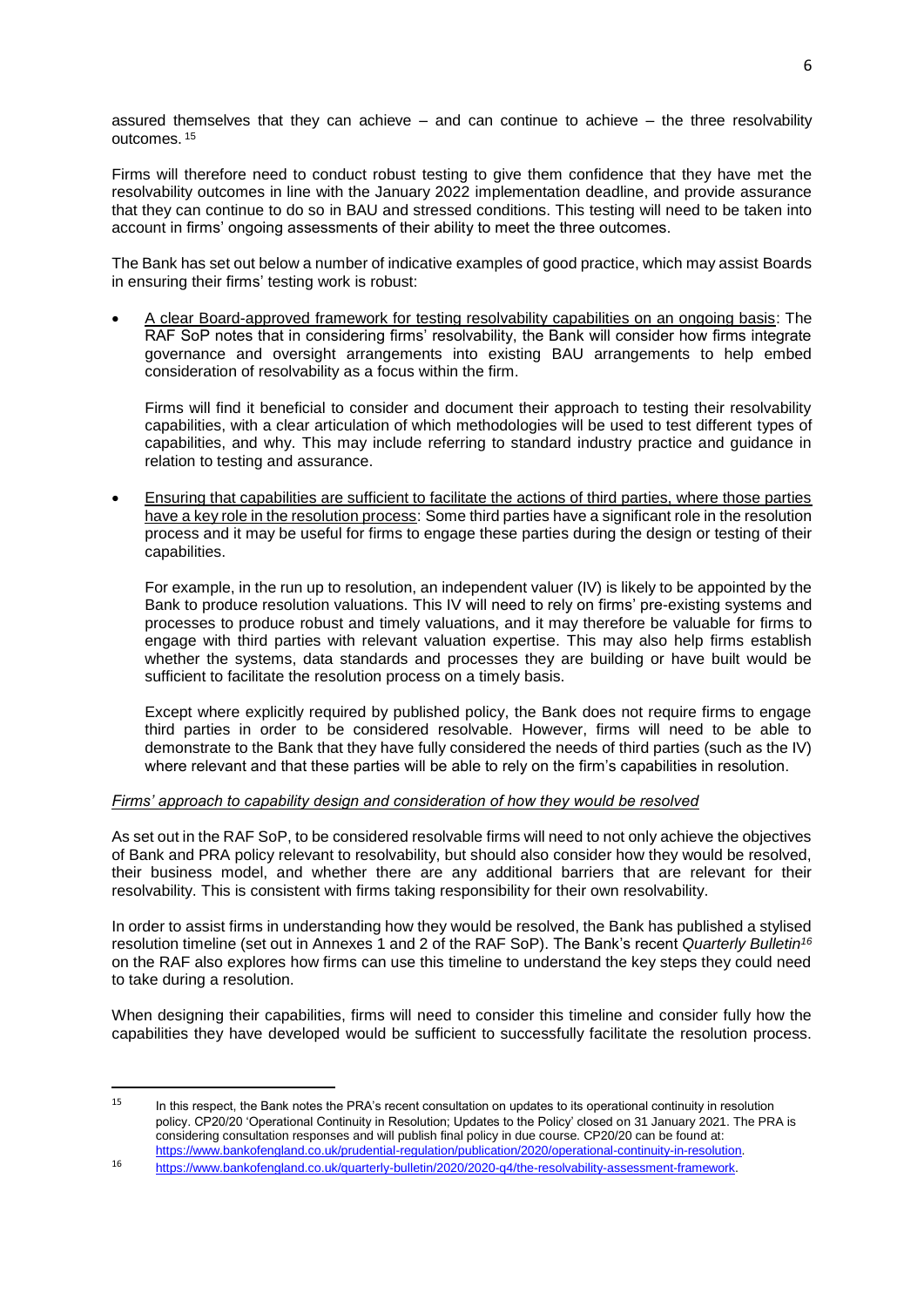This will involve firms thinking through what their own failure could look like and the actions and decisions they (and the authorities) would need to take.

This will ensure firms are prepared to use their capabilities flexibly in different scenarios across the timeline, covering the three key phases of resolution: the contingency planning period; the 'resolution weekend' and the period where firms will prepare to exit resolution (and where firms will need to develop a credible restructuring plan to restore long-term viability).

In this context, the Bank has set out below some indicative examples of good practice, which may assist firms when considering these issues:

 Gap analysis: A credible and robust gap analysis is likely to be helpful for firms in identifying the capabilities required to achieve the resolvability outcomes. Firms will wish to consider the decisions and actions that they would need to take during the resolution process (with reference to the stylised resolution timeline) and identify what would be required to facilitate this process. This may lead to firms identifying and implementing additional, or different, capabilities, or addressing additional barriers to resolvability, to those set out within published policy.

When designing their capabilities, firms will also need to proactively identify any interdependencies with other capabilities, arrangements or resources, and ensure that these are fully taken into account.

For example, the Bank's Restructuring Planning Statement of Policy<sup>17</sup> sets out that when developing capabilities to provide information to support the evaluation of their identified restructuring options during resolution and pre-resolution contingency planning, firms will need to consider how to leverage information provided by capabilities developed to address a range of barriers to resolution, including Valuations in Resolution, Operational Continuity in Resolution and Funding in Resolution (alongside other areas such as Recovery Planning and the wind-down of trading activities).

Similarly, as part of their work to address the continuity of financial contracts in resolution (Stays) barrier, firms will find it beneficial to consider the links between the capabilities they are developing to communicate with counterparties and the communications capabilities required to address the Management, Governance and Communications barrier, and reflect these connections within the design of their capabilities. Similarly, firms will wish to proactively consider any impacts from the UK's withdrawal from the European Union when considering their approach to addressing this barrier.

 Evidence and challenge: Firms will likely find a robust evidential base for this analysis useful. Such analysis, clearly documented, will allow Boards and senior management to consider and challenge whether their firm's capabilities, resources and arrangements are sufficient to achieve the resolvability outcomes on an ongoing basis and document the basis on which their judgement was rendered. This will also enable Boards to assess the due diligence undertaken by senior management to ensure that firms have identified all necessary capabilities to achieve the three outcomes.

## **Examples of good practice – Resolvability outcome 1: adequate financial resources**

### *MREL*

**.** 

As set out in the Bank's MREL SoP and RAF SoP, the responsibility for ensuring that liabilities, including own funds instruments, are eligible as MREL rests with institutions. In order for MREL resources to fulfil their intended purpose, it must be practically straightforward for the Bank to apply its stabilisation powers to them, including the bail-in stabilisation power.

Firms need to assess their MREL resources against the provisions of these SoPs, identify any issues which may impact their ability to achieve the resolvability outcomes, and take action to mitigate these

<sup>17</sup> <https://www.bankofengland.co.uk/-/media/boe/files/paper/2019/bank-of-england-restructuring-planning-sop.pdf>.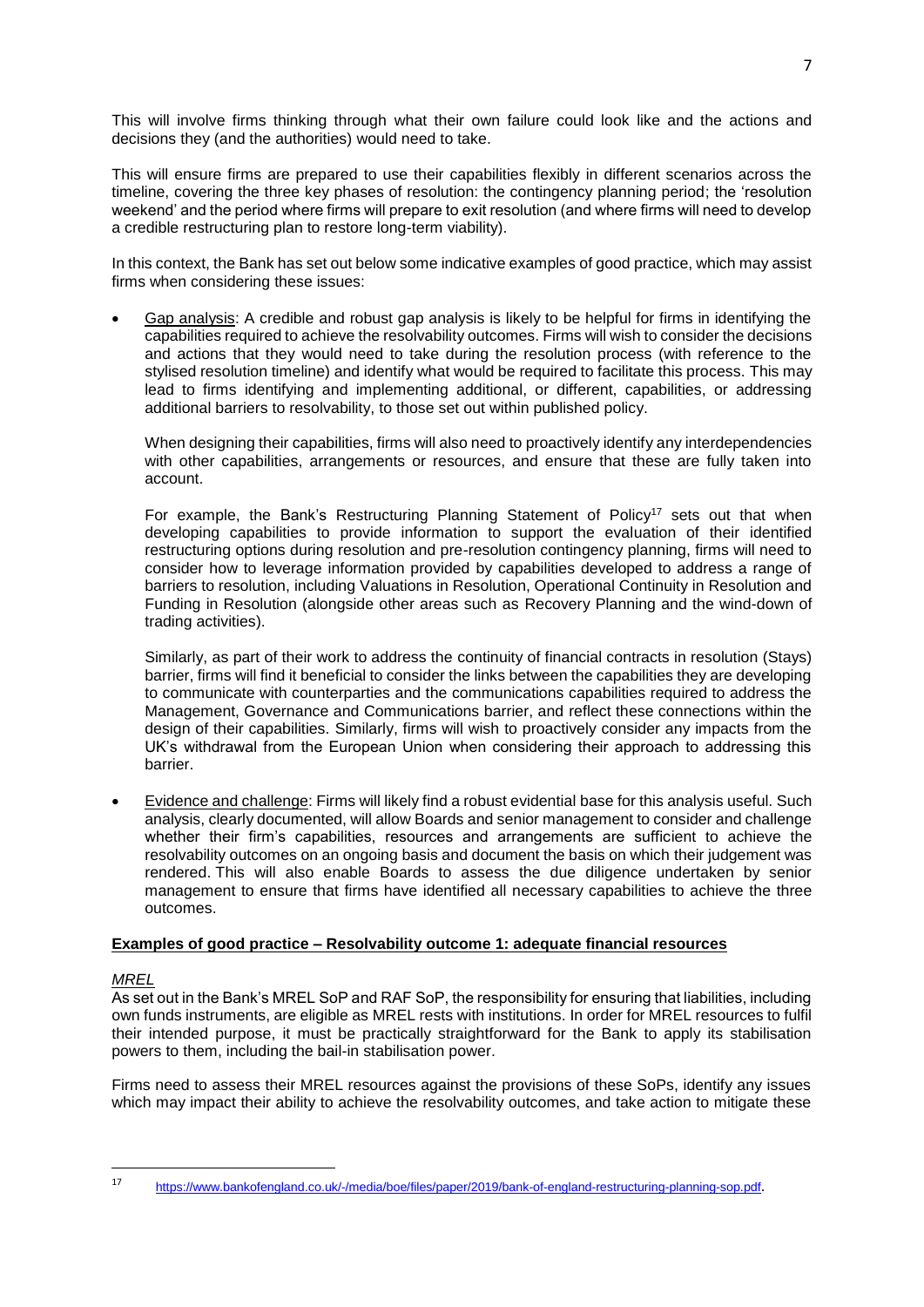issues. This may include identifying and addressing any difficulties which may arise in the write down or conversion of instruments classified as MREL, including legacy instruments.

Consistent with the considerations set out earlier in this letter, firms will also wish to ensure their governance and control arrangements provide sufficient assurance that their capabilities and arrangements operate as expected. This may include, for example, how the design and operation of firms' governance, controls and other processes deliver regulatory reporting of appropriate quality, consistent with the reporting expectations set out in PRA Supervisory Statement 19/13<sup>18</sup> and the PRA's October 2019 letter on the reliability of regulatory returns. 19

Firms are reminded that the Bank may ask for evidence of their resolvability. This may include requesting information from firms regarding how they have assessed whether their resources, capabilities and arrangements relating to MREL enable them to achieve the adequate financial resources outcome. Firms are also reminded that they are expected to demonstrate compliance with the Bank's MREL eligibility criteria on request.

#### *Valuations in Resolution*

Firms should continue to focus on implementation of the Bank of England's policy on valuation capabilities to support resolvability<sup>20</sup> (Valuations SoP) ahead of the implementation deadline of 1 April 2021. As part of this, firms should ensure that they embed a robust assurance framework, including testing of their valuation capabilities in BAU. For example, they may wish to ensure that any additional models developed where necessary to implement the policy have been independently validated and tested.

Firms will also wish to ensure they have robust internal documentation in place and that this documentation would be sufficient to support the work of an IV, as well as supporting firms' own BAU capabilities and processes.

In this context, consistent with the RAF SoP, the Bank may ask for evidence of how Boards and senior management have assessed whether the firm's capabilities enable the firm to achieve the objectives and principles of the Valuations SoP and/or the three resolvability outcomes.

#### *Funding in Resolution*

 $\overline{\phantom{a}}$ 

Firms should continue to progress implementation of their Funding in Resolution project plans to ensure delivery risks are managed and there is appropriate time for capability testing. The Bank recognises that firms may leverage existing capabilities when implementing the Funding in Resolution Statement of Policy. Where firms are leveraging existing capabilities without building new capabilities, they should be able to clearly set out how they have assured themselves that these capabilities meet the standards set out in the Funding in Resolution SoP.<sup>21</sup> In addition to being able to explain the output the particular capabilities would deliver, firms should also be able to provide details of how existing or planned capabilities would work in practice and what governance and control frameworks are in place to ensure their effective operation.

Firms' capabilities should be sufficiently flexible so that they can reflect and respond to the different circumstances that might be faced throughout all stages of a resolution transaction. In demonstrating that their capabilities are flexible, firms should be able to provide the Bank as far as possible with tangible examples of instances where flexibility has been demonstrated and assessed as appropriate by the firm, for example through testing. Firms should continue to use the stylised resolution timeline as a reference tool to inform the key actions and decisions that may be needed in relation to the firm's management of liquidity throughout the resolution process and when assessing the flexibility of their capabilities. Where the firm has assessed that enhancements are required to improve the flexibility of their capabilities, their implementation work should be based on a clear, detailed plan on how to deliver these.

<sup>18</sup> 'Resolution planning', May 2020: [https://www.bankofengland.co.uk/prudential-regulation/publication/2013/resolution](https://www.bankofengland.co.uk/prudential-regulation/publication/2013/resolution-planning-ss)[planning-ss.](https://www.bankofengland.co.uk/prudential-regulation/publication/2013/resolution-planning-ss)

<sup>19</sup> <https://www.bankofengland.co.uk/-/media/boe/files/prudential-regulation/letter/2019/reliability-of-regulatory-returns.pdf>

<sup>20</sup> [https://www.bankofengland.co.uk/-/media/boe/files/paper/2018/the-bank-of-englands-policy-on-valuation-capabilities-to](https://www.bankofengland.co.uk/-/media/boe/files/paper/2018/the-bank-of-englands-policy-on-valuation-capabilities-to-support-resolvability.pdf)[support-resolvability.pdf](https://www.bankofengland.co.uk/-/media/boe/files/paper/2018/the-bank-of-englands-policy-on-valuation-capabilities-to-support-resolvability.pdf).

<sup>21</sup> <https://www.bankofengland.co.uk/-/media/boe/files/paper/2019/bank-of-england-funding-in-resolution-sop.pdf>.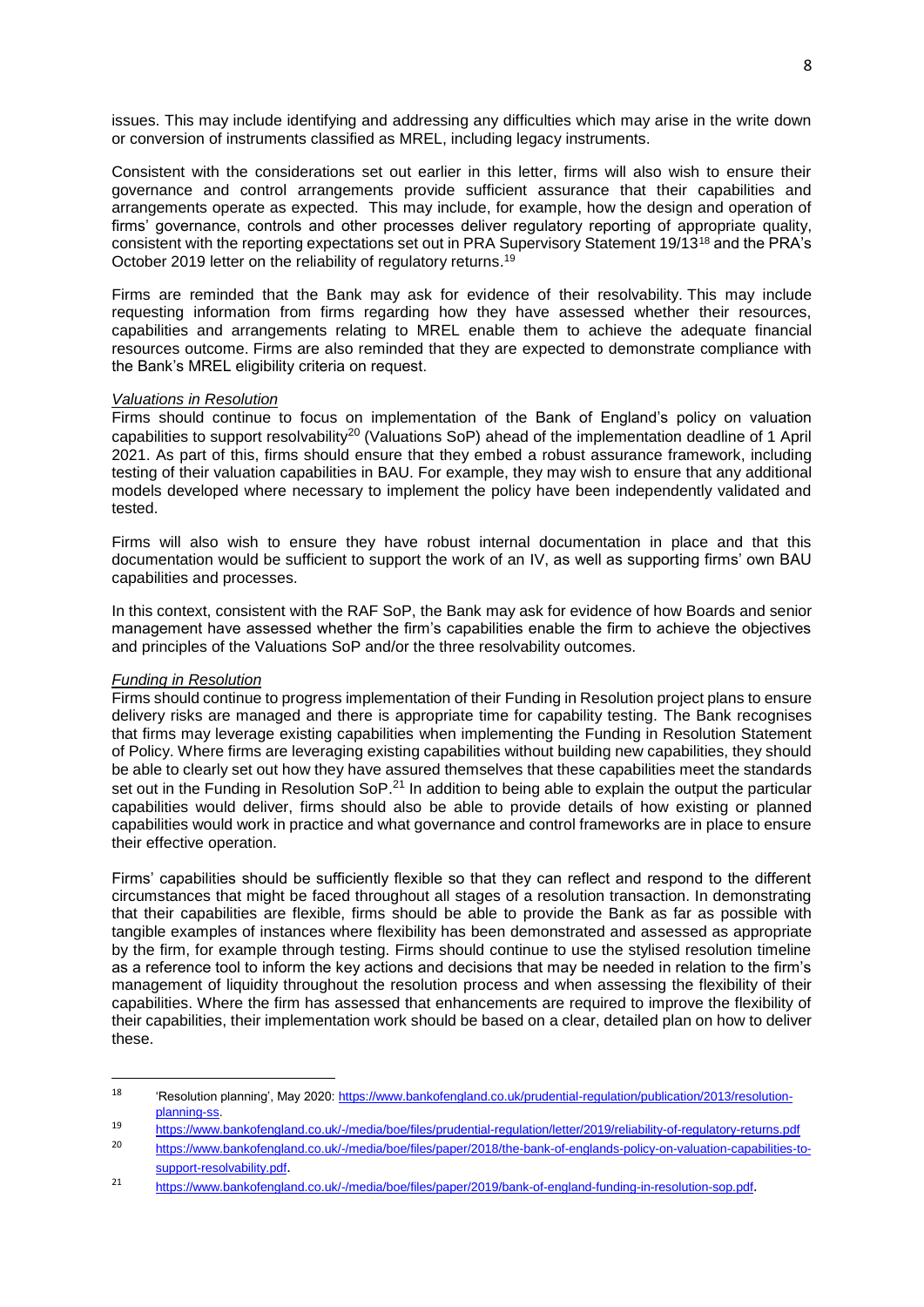## **Examples of good practice – Resolvability outcome 2: continuity and restructuring**

## *Continuity of Access to Financial Market Infrastructure (CoA)*

The Financial Stability Board (FSB) published a questionnaire in August 2020 to gather information from financial market infrastructures (FMIs) about continuity of access for firms in resolution. The Bank, as operator of the Real Time Gross Settlement (RTGS) service and CHAPS, the UK's high-value payment system, published its response in December 2020. The response is available at this [link,](https://www.bankofengland.co.uk/-/media/boe/files/payments/continuity-of-access-rtgs-chaps.pdf) and the supporting information is available at this [link.](https://www.bankofengland.co.uk/-/media/boe/files/payments/continuity-of-access-supporting-info.pdf)

We note that firms are still awaiting responses from some FMI service providers to inform their development of arrangements to meet the CoA barrier objective, including with regard to delivering contingency plans describing how they will maintain access to critical FMI service providers in stress and during resolution. To reduce delivery risks, firms should continue to progress work based on the responses from FMI service providers that have been received and maintain momentum on workstreams that are not dependent on such responses. Firms should determine for themselves whether bilateral engagement may be required to supplement responses and information received from FMI service providers via the Financial Stability Board questionnaire.

Firms should ensure that they have a clear and thorough methodology for identifying which of their FMI service providers are critical. This should be based on clear and consistent criteria and have been subject to appropriate governance processes.

### *Restructuring Planning*

Firms should demonstrate a holistic approach to restructuring planning by thinking beyond recovery planning and consider any idiosyncratic factors specific to their individual business models and additional capability requirements. Where firms are leveraging their current recovery plans and trading book wind-down capabilities for the purposes of complying with the Restructuring Planning Statement of Policy, it is important that firms appropriately incorporate the latest PRA feedback on their recovery plans and understand the read-across to their restructuring planning capabilities.

Firms should focus on developing a clear and robust methodology or framework for evaluating potential restructuring options under any stress scenario. Firms should provide sufficient detail on their evaluation methodologies, including which information they identify as key to support analysis by the Bank, Bail-in Administrator and the IV. While firms may find use of scenarios helpful for testing and assurance purposes, firms should not solely base their thinking around a limited set of scenarios and, instead, should focus on the applicability of their framework under any stress scenario including other aspects, which could impede the resolvability outcome for example, co-ordination processes across the group and relevant cross-border counterparties.

Firms need to ensure that their restructuring planning capabilities enable them to provide the Bank with relevant information and analysis about their initial consideration of restructuring options on a timely basis during the pre-resolution contingency planning period, including information that is required by an IV for valuations. Firms should demonstrate an understanding of how the production of an initial restructuring plan will be required to support the necessary pre-resolution valuations (eg Valuation 3).

Firms should also consider how their restructuring capabilities would interact with other resolution barriers such as Valuations in Resolution, Funding in Resolution, and Operational Continuity in Resolution in order to identify, evaluate and plan for execution of the restructuring options within the stylised resolution timelines. For example, firms should be able to articulate how their Valuations and Funding capabilities will feed into the drafting of a post-resolution restructuring plan, and demonstrate an understanding of the operational arrangements required to support this plan.

## **Examples of good practice – Resolvability outcome 3: coordination and communication**

### *Management, Governance and Communication (MGC)*

1

Some firms are relying significantly on existing BAU arrangements to deliver MGC capabilities. As set out in the MGC SoP<sup>22</sup> "firms are encouraged to consider how capabilities and arrangements developed

<sup>22</sup> [https://www.bankofengland.co.uk/-/media/boe/files/paper/2019/bank-of-england-management-governance-and](https://www.bankofengland.co.uk/-/media/boe/files/paper/2019/bank-of-england-management-governance-and-communication-sop.pdf)[communication-sop.pdf.](https://www.bankofengland.co.uk/-/media/boe/files/paper/2019/bank-of-england-management-governance-and-communication-sop.pdf)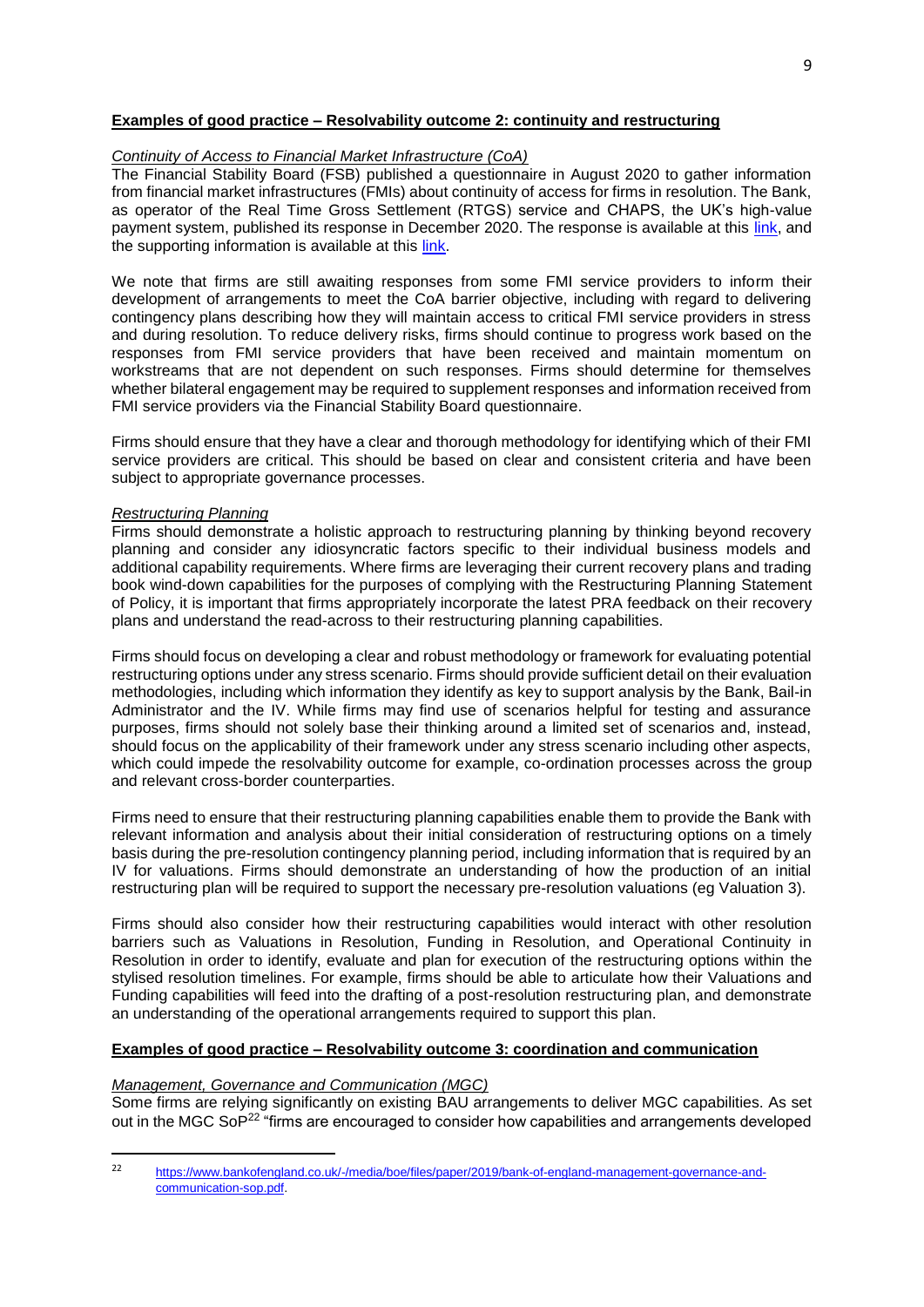for other purposes may be leveraged". However, firms should be able to demonstrate how these arrangements can be effectively used in resolution. Examples include, but are not limited to:

- In the identification of key job roles firms may be leveraging from existing frameworks (eg senior management roles corresponding to functions under the Senior Management Function Part of the PRA Rulebook). However, these should be a starting point and firms should ensure they consider all the criteria set out in paragraph 4.2 of the MGC SoP. This includes roles needed in respect of other barriers to resolvability, which may include operational roles, and not just Senior Managers.
- Under the 'Communication' principle (MGC SoP Principle 3) firms should consider not just the infrastructure available in BAU, but additional infrastructure that may need to be arranged or scaled up ahead of resolution.

Firms should be clear about their assumption(s) when designing MGC capabilities. This includes the triggers for when they would need to put capabilities into action (in the context of the stylised resolution timeline, especially in the lead up to resolution) and how long it would take to do so.

Firms should ensure sufficient focus on developing the capabilities that are key to implementing other elements of the MGC SoP effectively. For example, key job role identification is a foundation that determines the scope of other capabilities under the Management principle.

The 'Documentation' principle (MGC SoP Principle 4) is important for firms to be able to demonstrate their MGC capabilities, as well as in ensuring effective MGC capabilities can be deployed in resolution. Firms should not neglect this principle in their implementation of the MGC SoP.

### *Bail-in administrator (BiA)*

Firms whose preferred resolution strategy is bail-in should design and implement MGC capabilities that are flexible and could support a range of BiA roles. For example, a BiA could be appointed to undertake a more or less active role in the day-to-day running of the firm. Firms should consider the possibility that the BiA could be a senior executive or senior manager, or alternatively could undertake a non-executive or other oversight role. These roles could include functions that are exercised by existing directors or senior managers, as well as responsibilities specific to resolution, such as in relation to the business reorganisation plan.

### *Management in resolution*

**.** 

As set out in the MGC SoP, firms should have regard to 'the need to replace management deemed responsible for the firm's failure'. This reflects the general principles of resolution described in HM Treasury's Special Resolution Regime (SRR) Code of Practice.<sup>23</sup> As set out in paragraph 6.8 of the SRR Code of Practice the Bank '*expects to remove senior management considered responsible for the failure of the firm, and to appoint new senior management as necessary. Where senior management is retained, or any new members of senior management appointed, they will have a role in assisting the Bank of England to meet the special resolution objectives. In particular, the Bank has extensive powers under section 83ZA of the Act to require directors and management of a banking institution to provide the Bank with information that it reasonably needs in connection with the exercise of the stabilisation powers or other functions relating to resolution*'.

Firms should consider the information published on the Bank's decision to remove or replace management arrangements in the Bank of England's Approach to Resolution publication.<sup>24</sup> As set out in paragraph 2.3*: '... As part of the process, the Bank will expect to remove or replace senior management where retention (collectively or individually) is considered unnecessary or detrimental to the continuing operations of the firm'.*

Decisions regarding changes to existing management will vary depending on the circumstances of a resolution. Firms' MGC capabilities should be flexible to enable their management and governance arrangements to adapt to changes in resolution.

 $2<sub>2</sub>$ [https://assets.publishing.service.gov.uk/government/uploads/system/uploads/attachment\\_data/file/945165/SRR\\_CoP\\_](https://assets.publishing.service.gov.uk/government/uploads/system/uploads/attachment_data/file/945165/SRR_CoP_December_2020.pdf) [December\\_2020.pdf](https://assets.publishing.service.gov.uk/government/uploads/system/uploads/attachment_data/file/945165/SRR_CoP_December_2020.pdf).

<sup>24</sup> [https://www.bankofengland.co.uk/paper/2017/the-bank-of-england-approach-to-resolution.](https://www.bankofengland.co.uk/paper/2017/the-bank-of-england-approach-to-resolution)